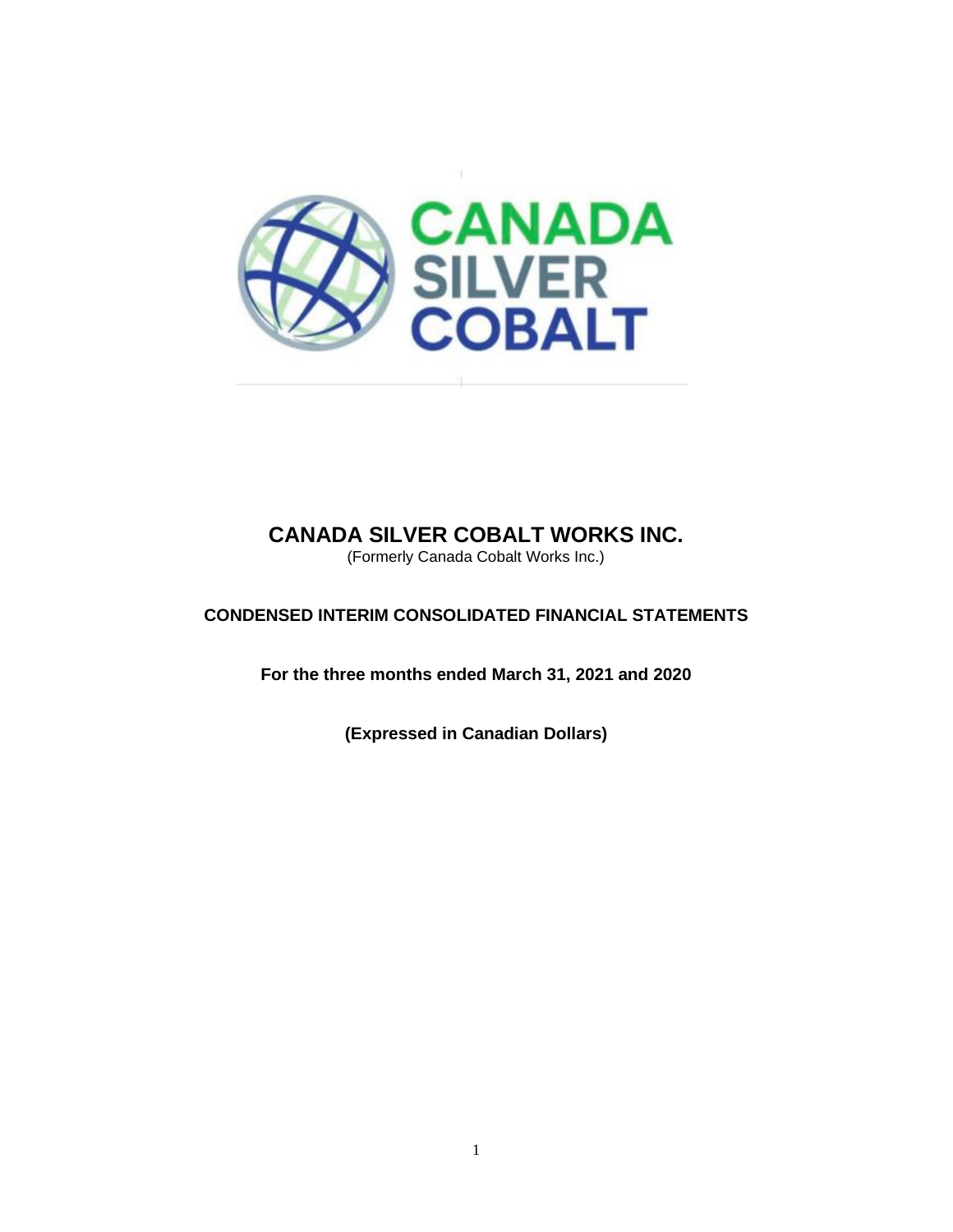#### **Responsibility for Financial Statements**

The accompanying unaudited interim condensed consolidated financial statements of Canada Silver Cobalt Works Inc. for the three months ended March 31, 2021 have been prepared by management in accordance with International Financial Reporting Standards applicable to interim financial statements (see note 2) to the unaudited interim condensed consolidated financial statements. Recognizing that the Company is responsible for both the integrity and objectivity of the unaudited financial statements, management is satisfied that these unaudited interim condensed consolidated financial statements have been fairly presented.

## **Auditors Involvement**

The external auditors of Canada Silver Cobalt Works Inc. have not audited or performed a review of the unaudited interim condensed consolidated financial statements for the three months ended March 31, 2021. The accompanying consolidated financial statements of Canada Cobalt Works Inc. (Formerly Canada Cobalt Works Inc. and Castle Silver Resources Inc.) (the "Company") were prepared by management in accordance with International Financial Reporting Standards. Management acknowledges responsibility for the preparation and presentation of the consolidated financial statements, including responsibility for significant accounting judgments and estimates and the choice of accounting principles and methods that are appropriate to the Company's circumstances. The significant accounting policies of the Company are summarized in note 3 to these interim condensed consolidated financial statements.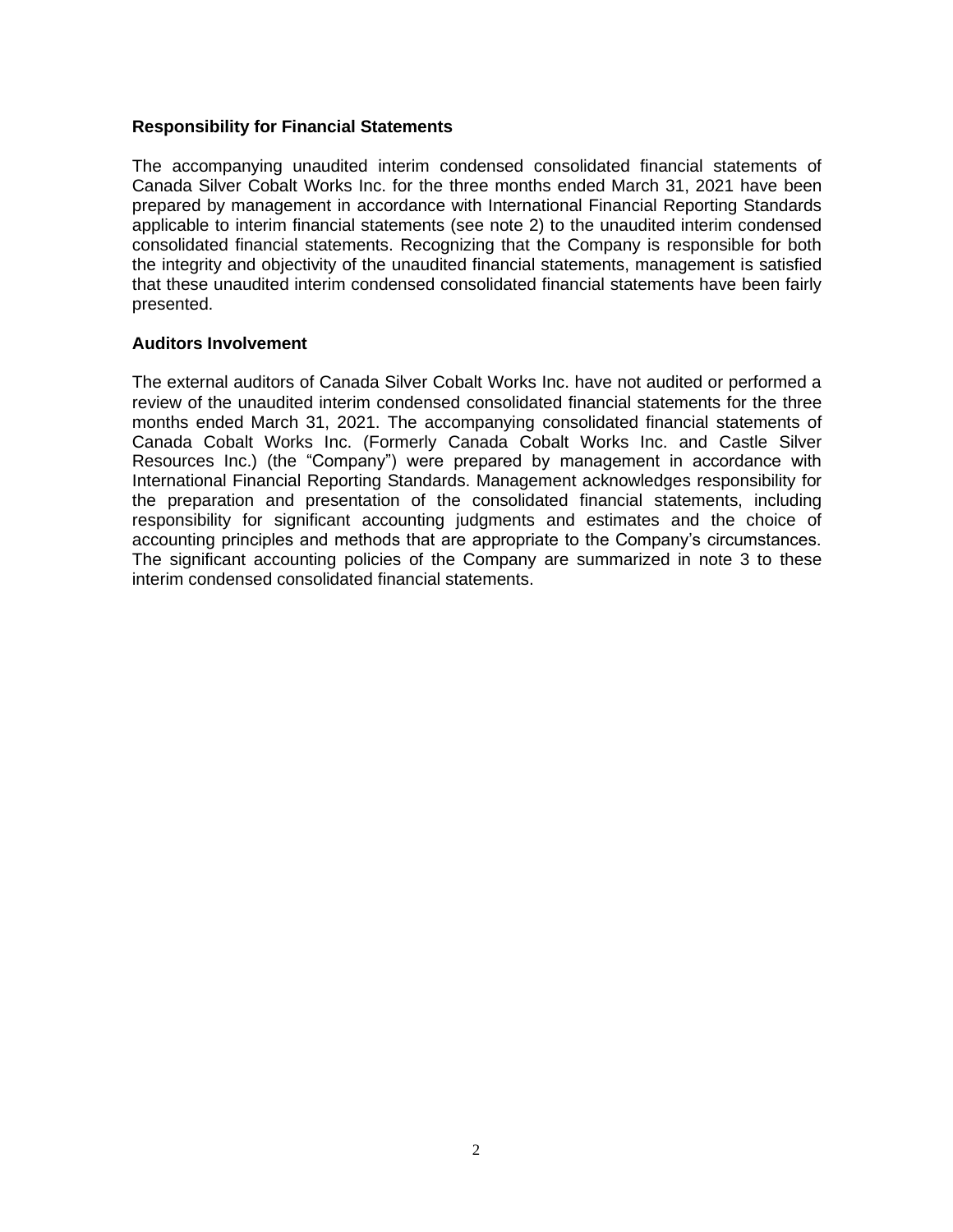(Formerly Canada Cobalt Works Inc)

## Consolidated Statements of Financial Position (Unaudited - expressed in Canadian Dollars)

|                                        |              | As at                   | As at          |
|----------------------------------------|--------------|-------------------------|----------------|
|                                        | <b>Notes</b> | March 31,               | December 31,   |
|                                        |              | 2021                    | 2020           |
|                                        |              |                         | (audited)      |
|                                        |              | $\overline{\mathbf{s}}$ | \$.            |
| <b>ASSETS</b>                          |              |                         |                |
| <b>Current assets</b>                  |              |                         |                |
| Cash                                   |              | 1,547,608               | 6,421,345      |
| Amounts receivable                     | 4            | 348,199                 | 1,048,199      |
| Prepaid expenses                       |              | 86,340                  | 119,632        |
| Short term investments                 | 5            | 1,575,000               |                |
| <b>Total current assets</b>            |              | 3,557,147               | 7,589,176      |
|                                        |              |                         |                |
| Property, plant, and equipment         | 8            | 2,034,464               | 1,774,659      |
|                                        |              |                         |                |
|                                        |              |                         |                |
| <b>Total assets</b>                    |              | 5,591,611               | 9,363,835      |
|                                        |              |                         |                |
| <b>EQUITY AND LIABILITIES</b>          |              |                         |                |
|                                        |              |                         |                |
| <b>Liabilities</b>                     |              |                         |                |
| <b>Current liabilities</b>             |              |                         |                |
| Trade payables and accrued liabilities |              | 422,326                 | 766,695        |
|                                        |              |                         |                |
| <b>Total liabilities</b>               |              | 422,326                 | 766,695        |
| <b>Equity</b>                          |              |                         |                |
| Share capital                          | 9            | 44,270,655              | 43,818,244     |
| <b>Reserves</b>                        | 9            | 8,222,720               | 8,345,327      |
| <b>Contributed surplus</b>             |              | 4,844,479               | 4,844,479      |
| <b>Deficit</b>                         |              | (52, 168, 569)          | (48, 410, 910) |
|                                        |              |                         |                |
| <b>Total equity</b>                    |              | 5,169,285               | 8,597,140      |
| <b>Total equity and liabilities</b>    |              | 5,591,611               | 9,363,835      |

**Nature of Business and Going Concern** (Note 1), **Exploration and Evaluation Projects** (Note 7), **Commitments and Contingencies** (Note 13) and **Subsequent Events** (Note 14)

## **APPROVED BY THE BOARD:**

*"Frank Basa" "Jacques Monette"* Director Director Director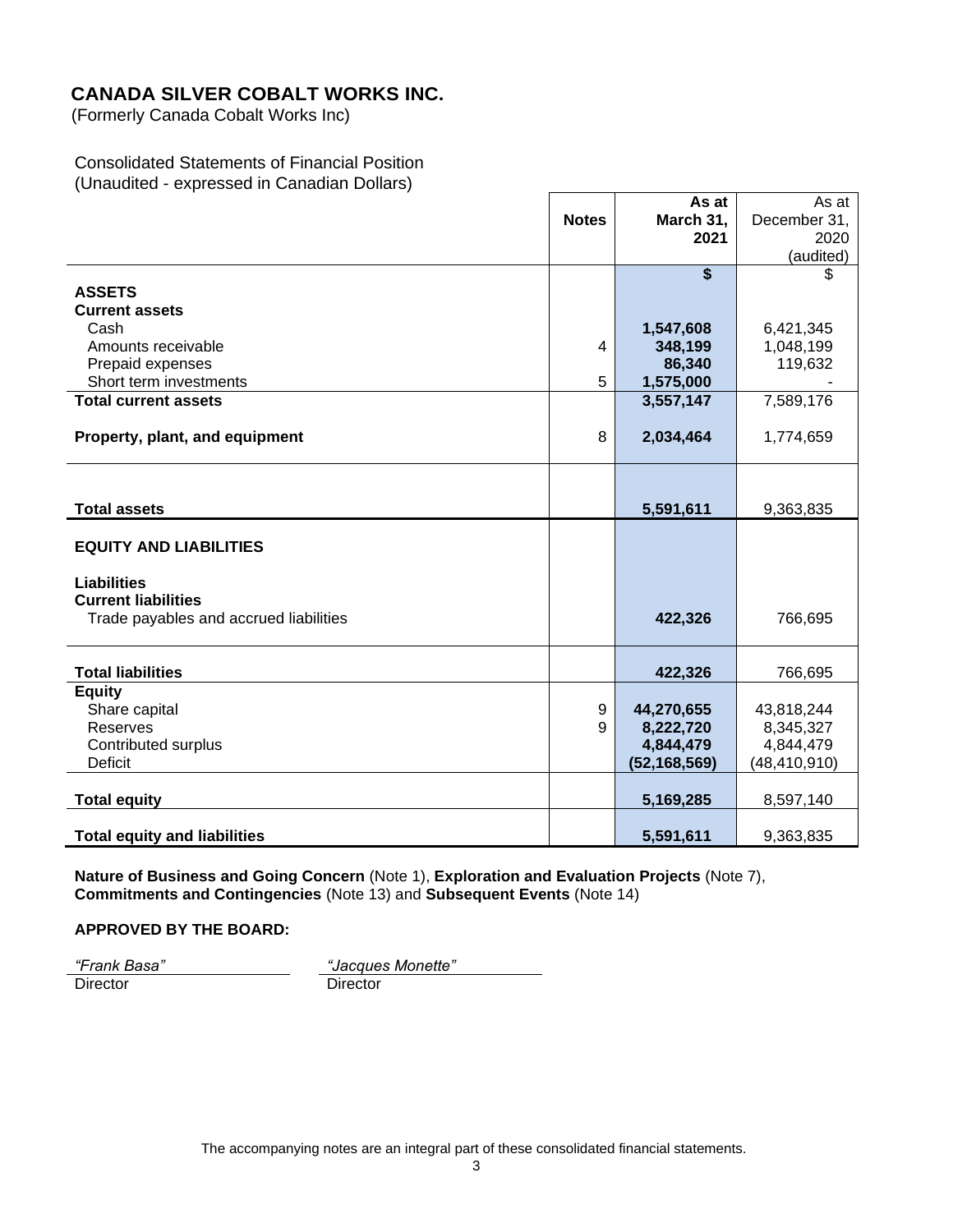(Formerly Canada Cobalt Works Inc)

#### Interim Consolidated Statements of Loss and Comprehensive Loss (Unaudited - expressed in Canadian Dollars)

**Notes March 31, 2021 March 31, 2020 \$** \$ **Expenses** Exploration and evaluation 7 **2,058,307** 933,837 **Corporate** Accounting and audit **16,000** 10,177 Admin and general expenses **15,963** 5,875 Corporate development **60,000** - **60,000** - **60,000** - **60,000** - **60,000** Filing costs and shareholders' information **61,121** 81,880 Legal fees **7,208** 45,287 Marketing and communications **273,130** 18,631 Consulting and professional fees **125,043** 289,124 Salaries and wages **11,554 11,554 11,554**  Travel, lodging and food **5,394** 19,503 **Total corporate expenses 580,794** 482,021 **Other items** Other (income) expenses **189,871** (220,488) Premium on flow-through shares **-** (160,000) Temiskaming testing laboratory **221,533** - Unrealized loss on marketable securities **5 618,250** Stock-based compensation **88,904** 433,195 **Total other items** 52,707 **Total expenses 3,757,659** 1,468,565 **Net loss and comprehensive loss for the period**  $(3,757,659)$  **(1,468,565) Net loss per share – basic and diluted (0.031)** (0.031) (0.031) **Weighted average number of shares outstanding basic and diluted 121,401,345** 91,721,722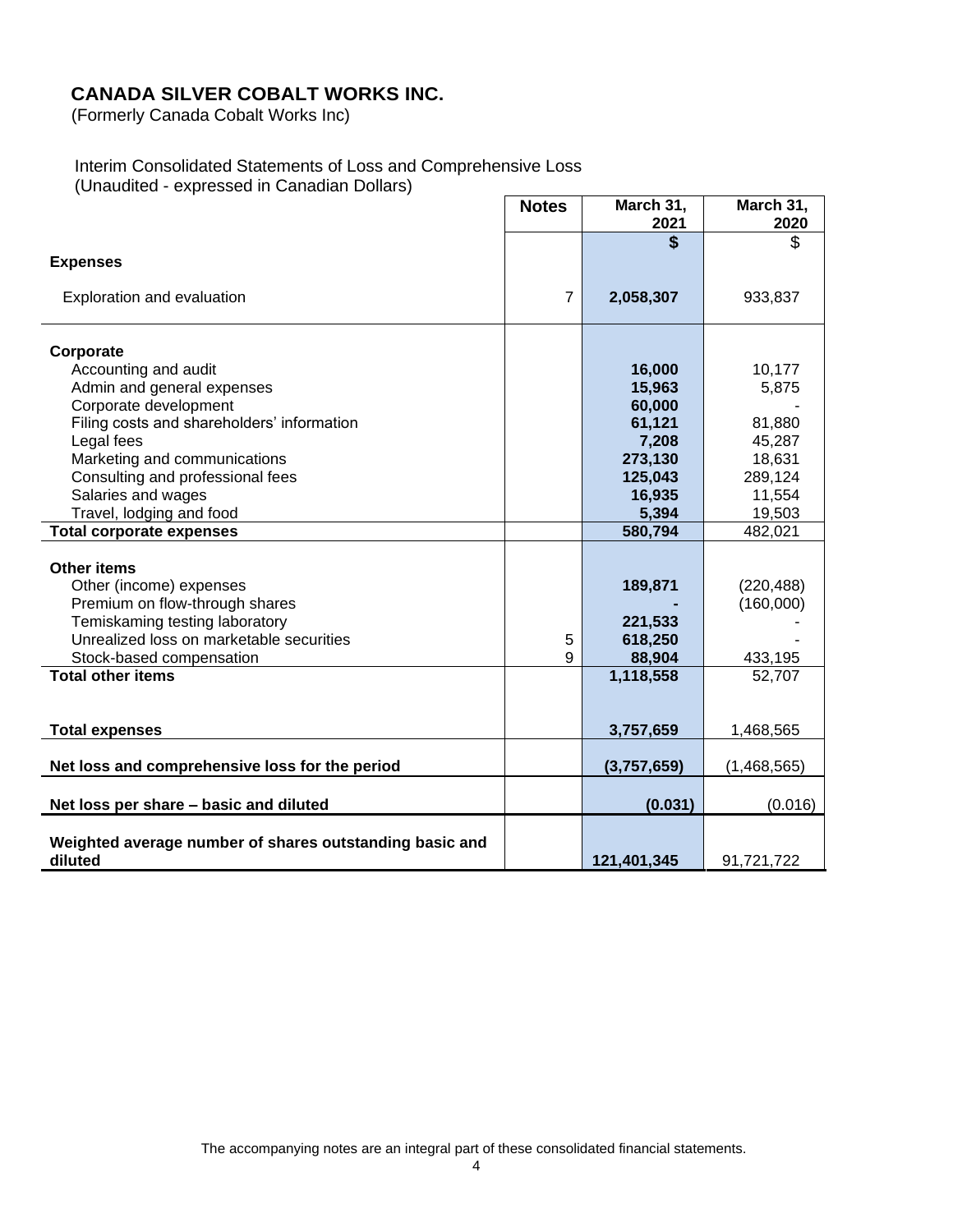(Formerly Canada Cobalt Works Inc.) Interim Consolidated Statements of Changes in Equity

|                                                              |               |                |                 |                    |                | <b>Total Equity</b> |
|--------------------------------------------------------------|---------------|----------------|-----------------|--------------------|----------------|---------------------|
|                                                              | Number of     | <b>Share</b>   |                 | <b>Contributed</b> |                | (Deficit)           |
|                                                              | <b>Shares</b> | <b>Capital</b> | <b>Reserves</b> | <b>Surplus</b>     | <b>Deficit</b> |                     |
|                                                              |               |                |                 |                    |                | \$                  |
| Balances, December 31, 2019                                  | 90,275,528    | 29,690,079     | 3,825,909       | 4,456,096          | (37, 455, 224) | 516,860             |
| <b>Exercise of warrants</b>                                  | 2,417,857     | 1,208,928      |                 |                    |                | 1,208,928           |
| Exercise of options                                          | 410,000       | 97,500         |                 |                    |                | 97,500              |
| Exercise of warrants – book value                            |               | 285,307        | (285, 307)      |                    |                |                     |
| Exercise of options - book value                             |               | 97,650         | (97, 650)       |                    |                |                     |
| Options and warrants cancelled or expired                    |               |                | (130, 200)      | 130,200            |                |                     |
| Stock-based compensation                                     |               |                | 433,195         |                    |                | 433,195             |
| Net loss for the period                                      |               |                |                 |                    | (1,468,565)    | (1,468,565)         |
|                                                              |               |                |                 |                    |                |                     |
| Balances, March 31, 2020                                     | 93,103,385    | 31,379,464     | 3,745,947       | 4,586,296          | (38, 923, 789) | 787,918             |
| Private placements                                           | 21,858,929    | 9,497,491      | 3,183,629       |                    |                | 12,681,120          |
| <b>Exercise of warrants</b>                                  | 703,103       | 325,493        |                 |                    |                | 325,493             |
| Exercise of options                                          | 1,500,000     | 384,500        |                 |                    |                | 384,500             |
| Exercise of warrants -book value                             |               | 47,145         | (47, 145)       |                    |                |                     |
| Exercise of options - book value                             |               | 408,952        | (408, 952)      |                    |                |                     |
| Options and warrants cancelled or expired                    |               |                | (258, 103)      | 258,103            |                |                     |
| Issued for equipment and exploration and evaluation projects | 3,751,647     | 2,239,275      | 1,505,873       |                    |                | 3,745,148           |
| Stock-based compensation                                     |               |                | 506,533         |                    |                | 506,533             |
| Share issue costs                                            |               | (464, 076)     | 117,625         |                    |                | (346, 451)          |
| Net loss for the period                                      |               |                |                 |                    | (9,487,121)    | (9, 487, 121)       |
|                                                              |               |                |                 |                    |                |                     |
| Balances, December 31, 2020                                  | 120,917,064   | 43,818,244     | 8,345,327       | 4,844,479          | (48, 410, 910) | 8,597,140           |
| <b>Exercise of warrants</b>                                  | 15,000        | 8,250          |                 |                    |                | 8,250               |
| Exercise of options                                          | 878,000       | 232,650        |                 |                    |                | 232,650             |
| Exercise of warrants -book value                             |               | 1,140          | (1, 140)        |                    |                |                     |
| Exercise of options - book value                             |               | 210,371        | (210, 371)      |                    |                |                     |
| Stock-based compensation                                     |               |                | 88,904          |                    |                | 88,904              |
| Net loss for the period                                      |               |                |                 |                    | (3,757,659)    | (3,757,659)         |
|                                                              |               |                |                 |                    |                |                     |
| Balances, March 31, 2021                                     | 120,810,064   | 44,270,655     | 8,222,720       | 4,844,479          | (52, 168, 569) | 5,169,285           |

The accompanying notes are an integral part of these consolidated financial statements.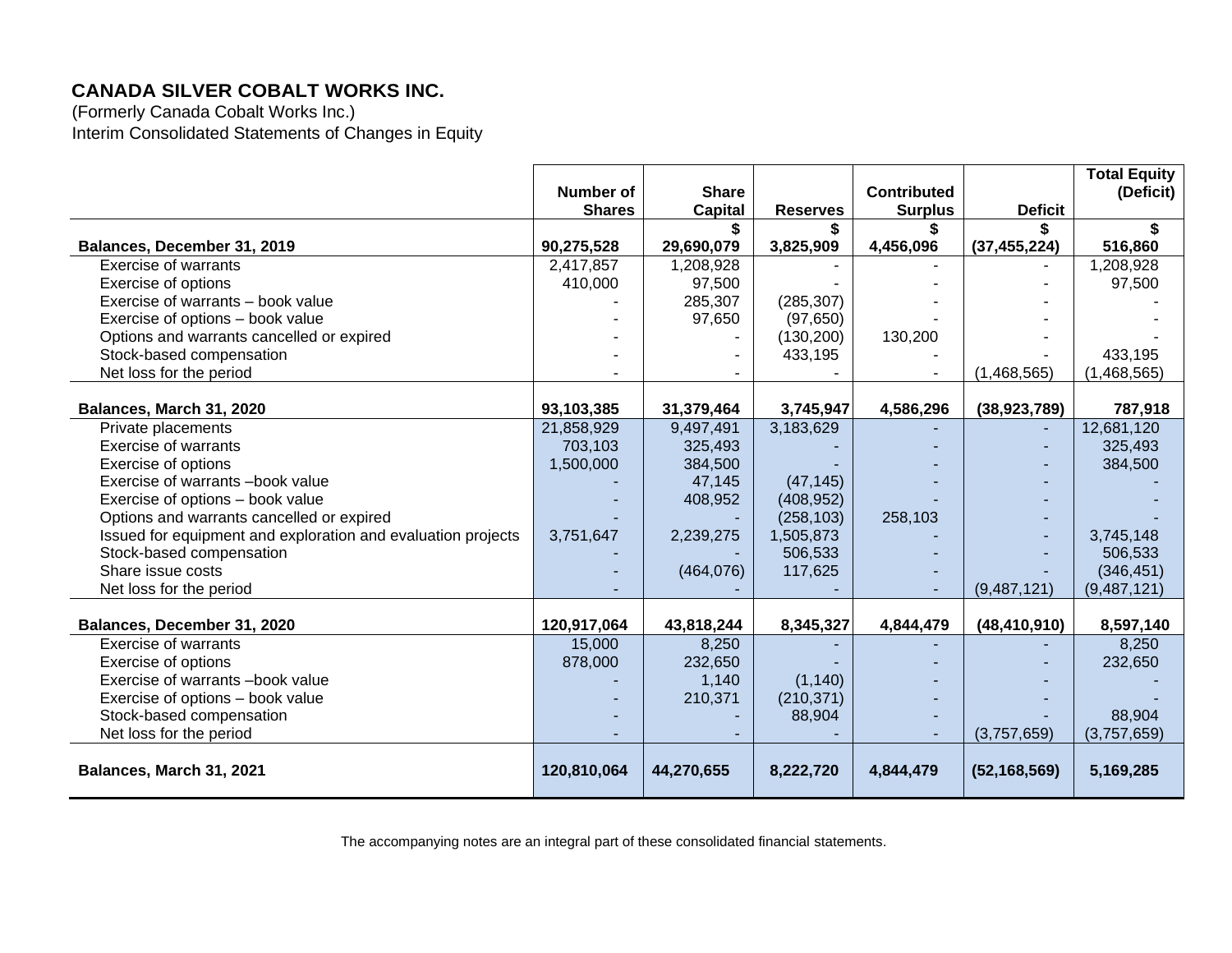# **CANADA COBALT WORKS INC.**

(Formerly Canada Cobalt Works Inc) **Consolidated Statements of Cash Flows For the three months ended March 31, 2021 and 2020 (Unaudited - expressed in Canadian Dollars)**

|                                                                                 |              | March 31,     | March 31,            |
|---------------------------------------------------------------------------------|--------------|---------------|----------------------|
|                                                                                 | <b>Notes</b> | 2021<br>\$    | 2020<br>\$           |
| <b>OPERATING ACTIVITIES</b>                                                     |              |               |                      |
| Loss before tax                                                                 |              | (3,757,659)   | (1,468,565)          |
| Adjustments for:                                                                |              |               |                      |
| Amortization                                                                    |              | 69,202        | 18,333               |
| Premium on flow-through shares                                                  |              |               | (160,000)            |
| Recovery of amounts receivable written off                                      |              |               | (140, 740)           |
| Stock-based compensation                                                        | 9            | 88,904        | 433,195              |
| Sale of RE-2OX process                                                          |              |               | (73, 748)            |
| Unrealized loss on marketable securities                                        | 5            | 618,250       |                      |
| Operating cash flows before movements in working capital                        |              |               |                      |
| (Increase) decrease in amounts receivable                                       |              | 700,000       |                      |
| (Increase) in deposits                                                          |              |               | 17,598               |
| (Increase) in prepaid expenses                                                  |              | 33,292        | (125, 360)<br>50,000 |
| Increase (decrease) in current liabilities                                      |              |               |                      |
|                                                                                 |              | (344, 369)    | (122, 751)           |
| Cash used in operating activities                                               |              | (2,592,380)   | (1,572,038)          |
|                                                                                 |              |               |                      |
| <b>INVESTING ACTIVITIES</b>                                                     |              |               |                      |
|                                                                                 |              |               |                      |
| Purchase of property, plant, and equipment<br>Purchase of marketable securities | 5            | (329,007)     |                      |
|                                                                                 |              | (2, 193, 250) |                      |
| Cash used in investing activities                                               |              | (2,522,257)   |                      |
|                                                                                 |              |               |                      |
| <b>FINANCING ACTIVITIES</b>                                                     |              |               |                      |
| Option and warrant exercise                                                     |              | 240,900       | 1,306,428            |
|                                                                                 |              |               |                      |
| <b>Cash from financing activities</b>                                           |              | 240,900       | 1,306,428            |
|                                                                                 |              |               |                      |
| Decrease in cash                                                                |              | (4,873,737)   | (265, 610)           |
| Cash - beginning of period                                                      |              | 6,421,345     | 685,716              |
|                                                                                 |              |               |                      |
| Cash - end of period                                                            |              | 1,547,608     | 420,106              |
|                                                                                 |              |               |                      |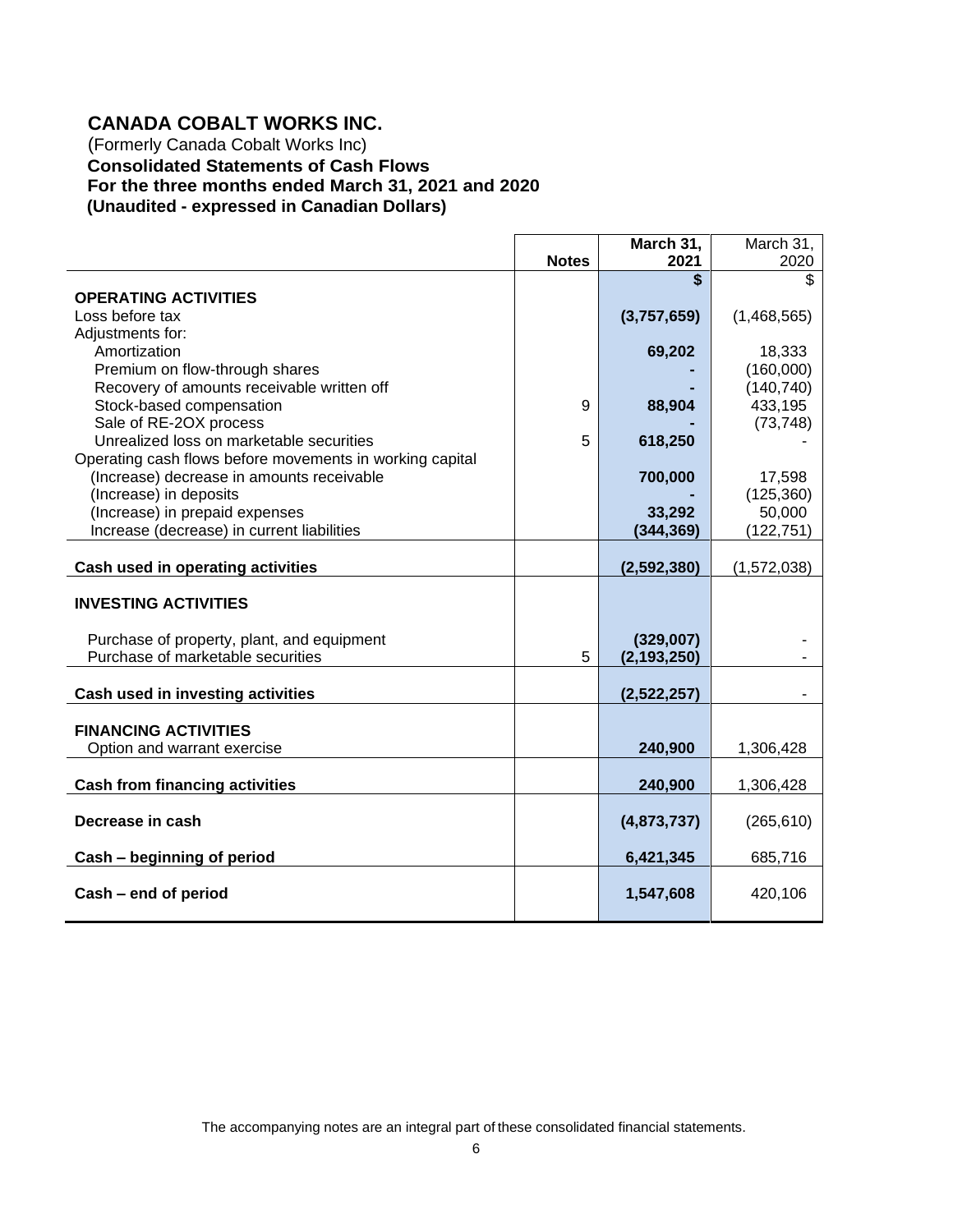## **1. NATURE OF BUSINESS AND GOING CONCERN**

#### **Nature of business**

Canada Silver Cobalt Works Inc. ("CCM" or the "Company") was incorporated on April 29, 2005 pursuant to the Canada Business Corporations Act. The address of the Company's head office is 3028 Quadra Court, Coquitlam, BC V3B 5X6. CCM's principal business activities are the acquisition, evaluation, exploration and development of mineral properties. To date, the Company has not realized any revenues from its properties.

These consolidated financial statements were approved by the Board of Directors on May 27, 2021.

Although the Company has taken steps to verify title to the properties on which it is conducting exploration and evaluation activities, and in which it has an interest, in accordance with industry standards for the current stage of exploration of such properties, these procedures do not guarantee the Company's title. Property title may be subject to unregistered prior agreements, government licensing requirements or regulations, social licensing requirements, non-compliance with regulatory and environmental requirements and aboriginal land claims.

#### **Going concern**

As at March 31, 2021, the Company had not yet achieved profitable operations, had a working capital balance of \$3,134,821 (2020: \$439,587). For the period ended March 31, 2021 the Company incurred a net loss of \$3,757,659 (2020: \$1,468,565), had cash outflow from operations of \$2,592,380 (2020: \$1,572,038), had accumulated losses of \$52,168,569 (2020: \$38,923,789) and expects to incur future losses in the development of its business. These items represent material uncertainties which cast significant doubt about the ability of the Company to continue as a going concern. The Company is in the process of exploring its properties and has not yet determined whether these properties contain economically recoverable reserves. The continued operations of the Company are dependent upon the discovery of economically recoverable reserves, the ability of the Company to obtain the financing to complete the necessary exploration and development of such property and upon attaining future profitable production or proceeds from disposition of the properties. Management is actively pursuing additional sources of financing, and while it has been successful in doing so in the past, there can be no assurance it will be able to do so in the future.

These consolidated financial statements have been prepared on a going concern basis and do not reflect the adjustments to the carrying values of assets and liabilities and the reported expenses and statement of financial position classifications that would be necessary if the Company were unable to realize its assets and settle its liabilities as a going concern in the normal course of operations. Such adjustments could be material.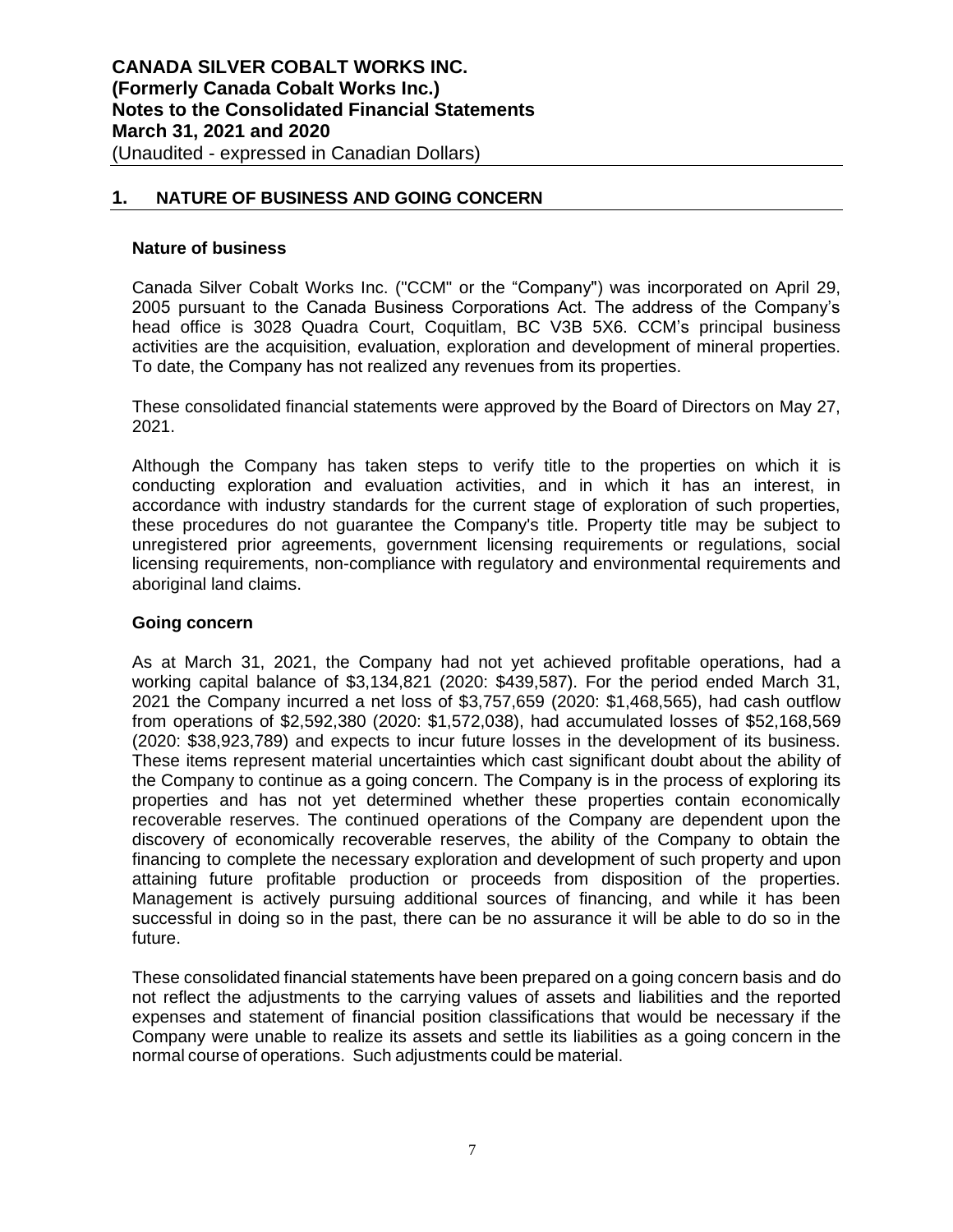(Unaudited - expressed in Canadian Dollars)

Since January 1, 2020, the outbreak of the novel coronavirus, specifically identified as "COVID-19", has resulted in governments worldwide enacting emergency measures to combat the spread of the virus. These measures, which include the implementation of travel bans, self-imposed quarantine periods and social distancing, have caused material disruption to businesses globally resulting in an economic slowdown. Global equity markets have experienced significant volatility and weakness. Governments and central banks have reacted with significant monetary and fiscal interventions designed to stabilize economic conditions. The duration and impact of the COVID-19 outbreak is unknown at this time, as is the efficacy of the government and central bank interventions. It is not possible to reliably estimate the length and severity of these developments and the impact on the financial results and condition of the Company, or on its ability to raise capital to fund exploration and operations, in future periods. While the Company has not been significantly impacted by the COVID-19 outbreak, it is not possible to reliably estimate the ongoing effect on the Company.

## **2. BASIS OF PRESENTATION AND STATEMENT OF COMPLIANCE**

#### **Statement of Compliance**

These interim condensed consolidated financial statements have been prepared in accordance with IFRS applicable to the preparation of interim financial statements, including IAS 34, as required by National Instrument 52-107 sec. 3.2(1)(b)(ii), and do not include all the information required for full annual financial statements by International Financial Reporting Standards ("IFRS") as issued by the International Accounting Standard Board ("IASB").

These interim condensed consolidated financial statements should be read in conjunction with the Company's audited consolidated financial statements for the year ended December 31, 2020 which includes the information necessary or useful to understanding the Company's business and financial statement presentation.

#### **Basis of presentation and functional currency**

These consolidated financial statements have been prepared on the historical cost basis except for certain financial instruments that have been measured at fair value. The consolidated financial statements have been presented on an accrual basis except for cash flow information. The presentation and functional currency of the Company and its subsidiary is the Canadian dollar.

#### **Significant accounting estimates and judgments**

The preparation of these consolidated financial statements requires management to make judgments and estimates that affect the reported amounts of assets and liabilities at the date of the financial statements and reported amounts of expenses during the reporting period. Actual outcomes could differ from these judgments and estimates. The consolidated financial statements include judgments and estimates which, by their nature, are uncertain. The impacts of such judgments and estimates are pervasive throughout the consolidated financial statements and may require accounting adjustments based on future occurrences. Revisions to accounting estimates are recognized in the period in which the estimate is revised and in future periods when the revision affects both current and future periods.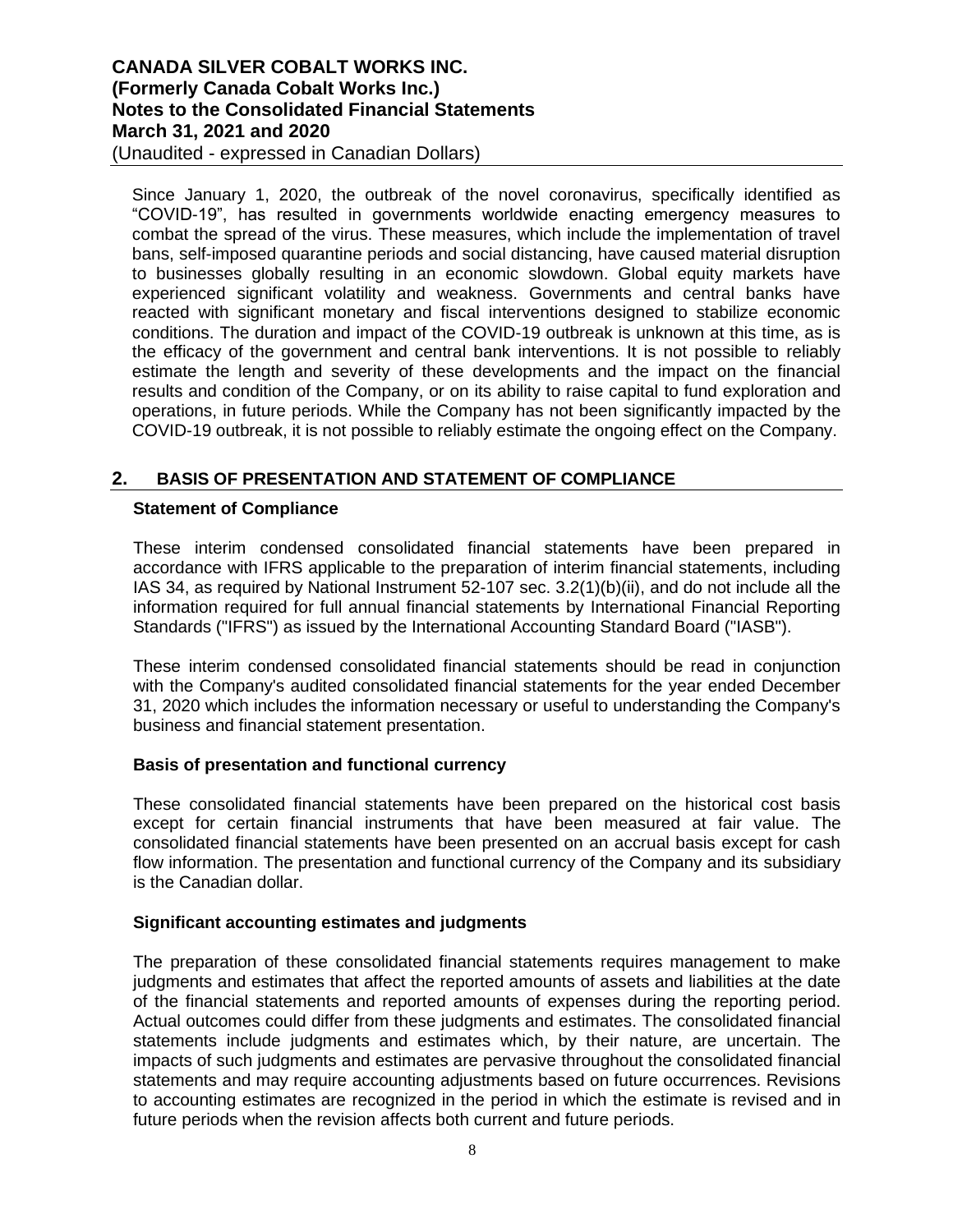In the process of applying the Company's accounting policies, management has made the same judgments, estimates, and assumptions which were set out in the Company's audited financial statements for the year ended December 31, 2020.

## **3. SIGNIFICANT ACCOUNTING POLICIES**

The accounting policies set out in the Company's audited financial statements for the year ended December 31, 2020 have been applied consistently to these interim condensed consolidated financial statements.

## **4. AMOUNTS RECEIVABLE**

The Company's amounts receivable are comprised of the following:

|                                 |   | March 31,<br>2020 | December 31,<br>2020 |           |
|---------------------------------|---|-------------------|----------------------|-----------|
| Due from Granada Gold Mine Inc. | S | 98,287            |                      | 798,287   |
| Sales tax receivable            |   | 249,912           |                      | 249,912   |
| Total                           | S | 348,199           |                      | 1,048,199 |

## **5. SHORT-TERM INVESTMENTS**

The Company's available-for-sale investments are comprised of the following:

|                                             | As at March 31, 2021 |                   |  |
|---------------------------------------------|----------------------|-------------------|--|
|                                             | Cost                 | <b>Fair Value</b> |  |
|                                             | S                    |                   |  |
| Granada Gold Mine Inc.<br>10,500,000 shares | 2,193,250            | 1,575,000         |  |
| <b>Total short-term investments</b>         | 2,193,250            | 1,575,000         |  |

During the period ended March 31, 2021 the Company acquired 10,500,000 shares of Granada Gold Mine Inc. ("Granada"), a related party with which there are four common directors and three common officers. 500,000 shares were acquired on secondary markets between February 5 and February 9, 2021 at prices between \$0.18 and \$0.20 per share. 5,000,000 units were acquired through a private placement on February 23, 2021 at \$0.20 per unit. Each unit comprising one common share of the Granada and one share purchase warrant. Each whole warrant entitling the Company to purchase one additional common share of Granada at an exercise price of \$0.22 per share for a period of three years from closing. 5,000,000 shares were acquired through the exercise of 5,000,000 common share purchase warrants at an exercise price of \$0.22 per warrant.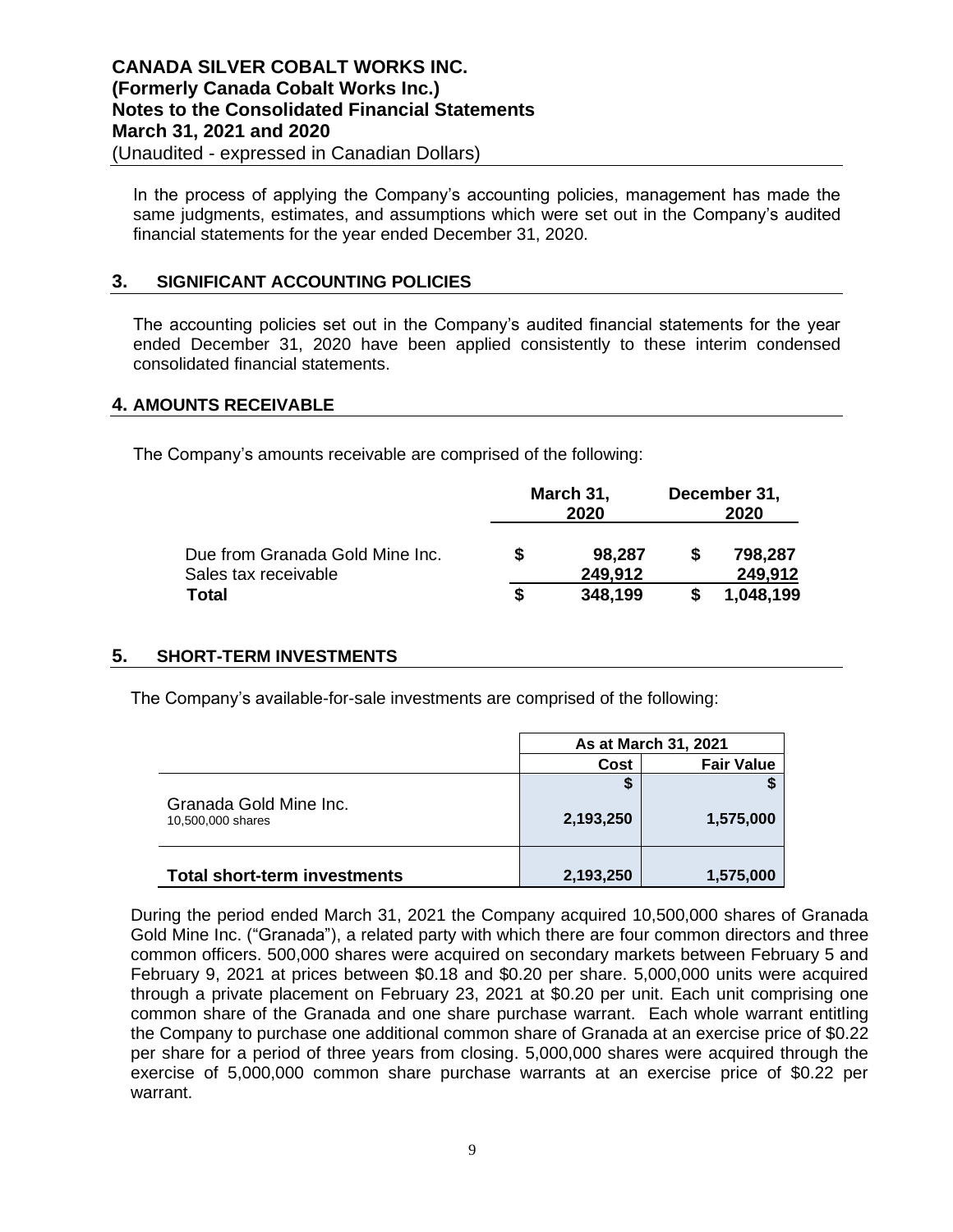# **6. ASSET ACQUISITION**

On July 31, 2020, the Company acquired the assets of PolyMet Resources Inc. ("PolyMet"), consisting primarily of an assay laboratory and bulk sampling plant located in Cobalt, Ontario. The asset acquisition was affected through Temiskaming Testing Laboratories Inc., a whollyowned subsidiary of CCM. In payment for the assets, CCM issued 690,409 common shares and 690,409 common share purchase warrants to PolyMet. Each warrant entitles PolyMet to acquire one additional common share of CCM at a price of \$0.50 for a period of two years. CCM also assumed outstanding liabilities of PolyMet in an amount of \$346,304.

Total consideration paid:

| Assumption of accounts Payable | \$346,304   |
|--------------------------------|-------------|
| Common shares                  | \$407,341   |
| Warrants                       | \$212,370   |
| <b>Transaction costs</b>       | \$98,182    |
| Total                          | \$1,064,197 |

The purchase price has been allocated to the value of the land, and the plant (machinery and equipment) acquired as follows:

| Land                    | \$210,312   |
|-------------------------|-------------|
| Machinery and Equipment | \$853,885   |
| Total                   | \$1,064,197 |

## **7. EXPLORATION AND EVALUATION PROJECTS**

## **Castle Silver Mine Project, Ontario**

CCM holds a 100% interest in certain claims and parcels located in the Haultain and Nicol townships of Ontario. The property is subject to a sliding scale royalty on silver production which will start from 3% when the price of silver is US\$15 or lower per troy ounce and up to 5% when the price of silver is greater than US\$30 per troy ounce and a 5% gross overriding royalty on the sale of products derived from the property with a minimum annual payment of \$15,000 in the form of royalties on all future production from the property and a 1% NSR.

## **Castle East Property, Ontario**

On July 10, 2020, CCM entered into a Purchase and Sale Agreement with Granada, a related party with which there are four common directors and three common officers, pursuant to which the Company repurchased from Granada a back-in option on five mining leases at Castle East, forming part of the Castle mine property near Gowganda, Ontario. In payment, CCM issued 2,941,000 common shares to Granada. Each of the shares were accompanied by one common share purchase warrant. Each warrant entitles Granada to acquire one additional common share of CCM for \$0.55 for a period of five years. The common shares issued were valued at \$1,764,600 based on a common share price of \$0.55, and the common share purchase warrants were valued at \$1,293,503 for total consideration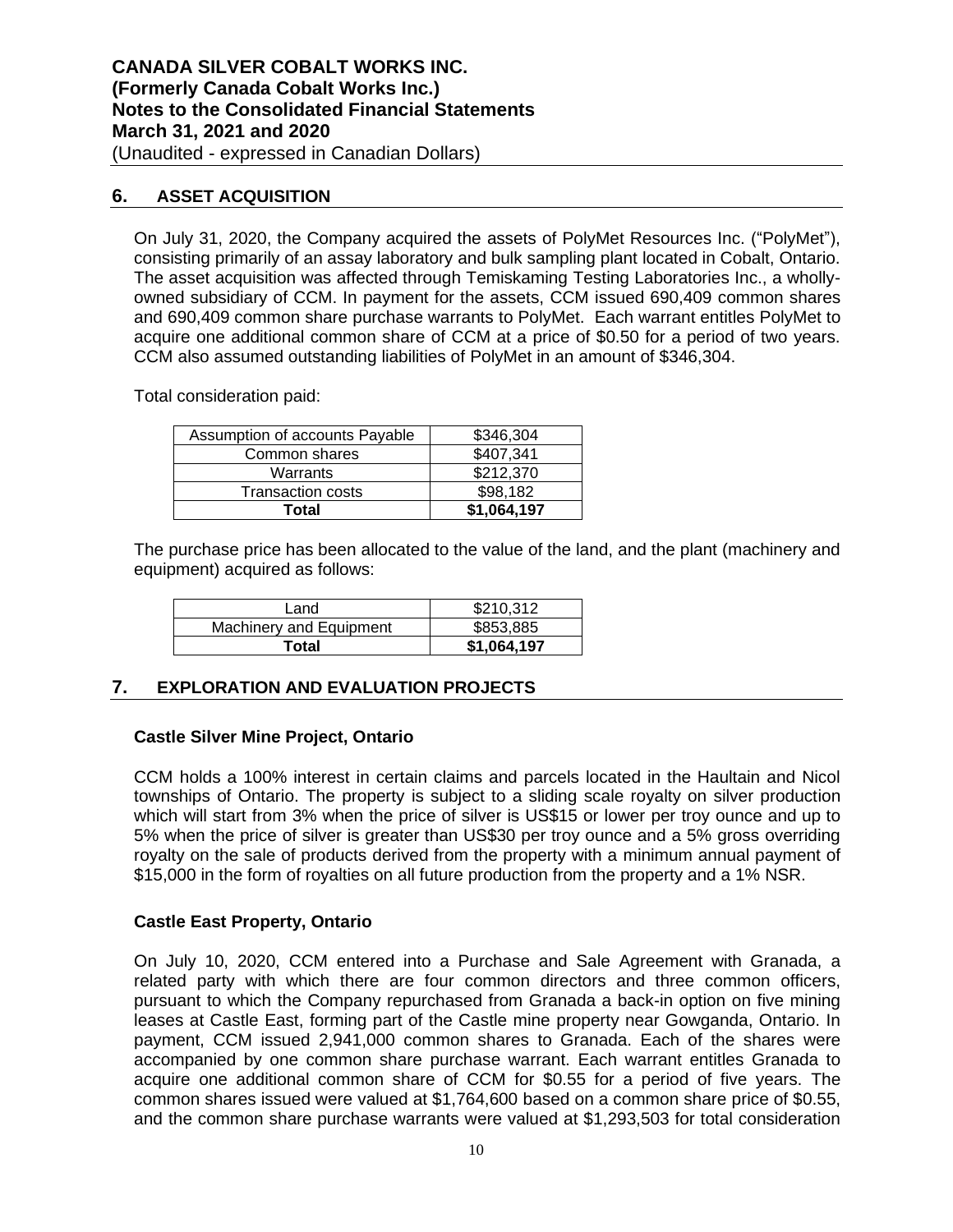(Unaudited - expressed in Canadian Dollars)

of \$3,058,103. The warrants value is based on the Black Scholes option pricing model, using the following assumptions: share price of \$0.55, an average exercise price of \$0.55, risk free interest rate of 0.38%, expected life of warrants of 5 years, expected volatility rate of 114%, and expected dividend rate of 0%.

## **Beaver Property, Ontario**

The Company holds a 100% interest in the Beaver and Violet cobalt and silver properties located in the township of Coleman, in northern Ontario, which are subject to a 3% NSR royalty. Each 1% can be purchased for \$1,500,000.

## **B2 Property, Quebec**

On October 30, 2020, the Company entered into an option agreement with MagNor Resources ("MagNor") dated October 26, 2020 whereby CCM may earn an undivided 100% interest, subject to a 2% NSR, in MagNor's B2 property, of which 1% can be repurchased for \$1,400,000. The property has 12 claims. Pursuant to the terms of the agreement, the Company may exercise the option with MagNor as follows:

- On closing, making a payment of \$62,500 (120,238 shares were issued on November 9, 2020 to fulfill this obligation);
- 24 months from closing, making a payment of \$62,500;
- 36 months from closing, making a payment of \$62,500; and
- 36 months from closing, incurring an aggregate of \$100,000 in exploration expenditures on the Ni Cu property

Each of the payments to MagNor can be made in cash or through the issuance of the Company's common shares at a price per common share equal to the volume weighted average trading price of the Company's shares on the TSX Venture Exchange for the ten (10) trading days immediately preceding the issue date, at the option of the Company.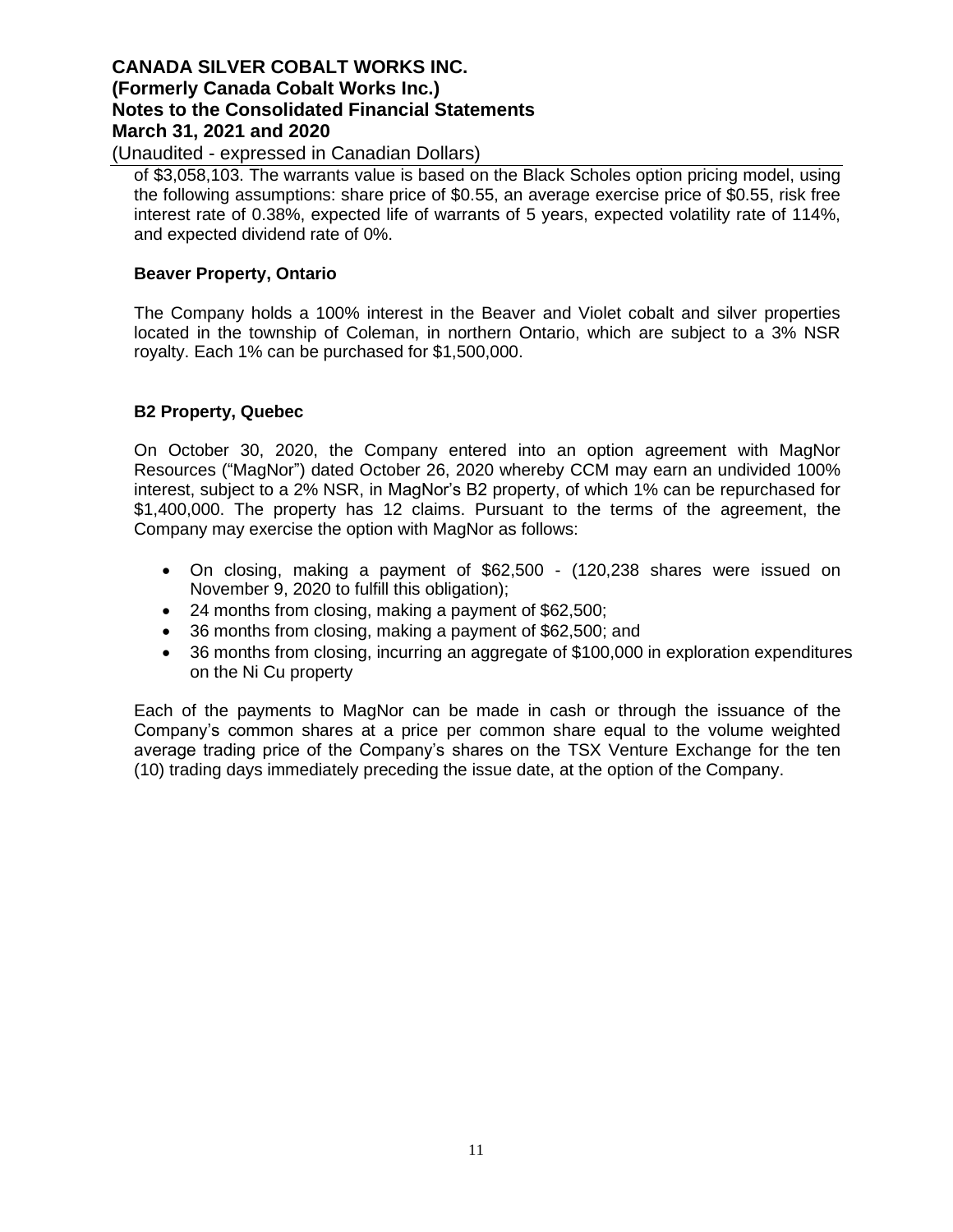## **8. PROPERTY, PLANT, AND EQUIPMENT**

|                          | Land    | Building,   |          |           |
|--------------------------|---------|-------------|----------|-----------|
|                          |         | machinery & |          |           |
|                          |         | equipment   | Vehicles | Total     |
|                          | \$      | \$          | \$.      | \$        |
| <b>COST</b>              |         |             |          |           |
|                          |         |             |          |           |
| As at January 1, 2020    |         | 398,589     |          | 398,589   |
| <b>Additions</b>         | 210,312 | 1,198,301   | 211,988  | 1,620,601 |
| As at December 31, 2020  | 210,312 | 1,596,890   | 211,988  | 2,019,190 |
| <b>Additions</b>         |         | 329,005     |          | 329,005   |
|                          |         |             |          |           |
| As at March 31, 2020     | 210,312 | 1,925,895   | 211,988  | 2,348,194 |
|                          |         |             |          |           |
| <b>ACCUMULATED</b>       |         |             |          |           |
| <b>AMORTIZATION</b>      |         |             |          |           |
|                          |         |             |          |           |
| As at January 1, 2020    |         | 111,252     |          | 111,252   |
| Accumulated amortization |         | 117,382     | 15,895   | 133,277   |
|                          |         |             |          |           |
| As at December 31, 2020  |         | 228,634     | 15,895   | 111,252   |
| Accumulated amortization |         | 54,495      | 14,707   | 69,202    |
|                          |         |             |          |           |
| As at December 31, 2020  |         | 283,129     | 30,602   | 313,730   |
|                          |         |             |          |           |
| <b>NET BOOK VALUE</b>    |         |             |          |           |
|                          |         |             |          |           |
| As at January 1, 2020    |         | 287,337     |          | 287,337   |
| As at December 31, 2020  | 210,312 | 1,368,254   | 196,093  | 1,774,659 |
| As at December 31, 2020  | 210,312 | 1,642,766   | 181,386  | 2,034,464 |

Equipment with a total cost of \$nil (full-year 2020 – \$196,696) was purchased during the period ended March 31, 2021 from companies controlled by the CEO of the Company, who is also a director of the Company. Equipment with a total cost of \$nil (full-year 2020: \$131,970) was purchased during the period ended March 31, 2021 from Granada, a related party with which there are four common directors and three common officers.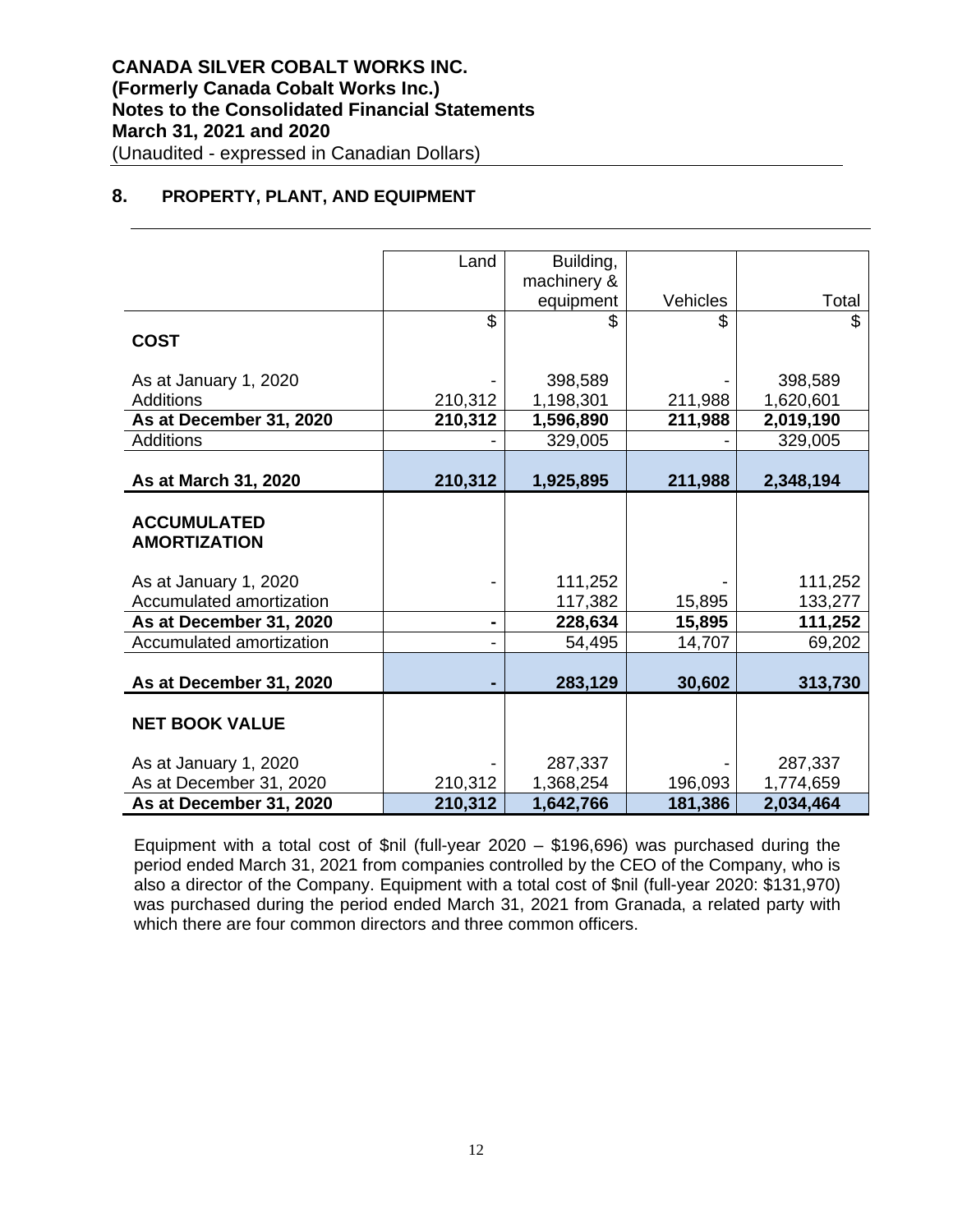# **9. SHARE CAPITAL**

## **9.1 Authorized share capital**

The Company has an authorized share capital of an unlimited number of shares with no par value.

As at March 31, 2021, the Company had 121,810,064 common shares issued and outstanding (March 31, 2020: 93,185,655).

#### **9.2 Share issuance**

## **a). Private Placements**

- 1. On June 15, 2020, the Company closed a flow-through private placement with strategic investors, raising gross proceeds of \$1,200,000 by issuing 2,000,000 units at \$0.60 per FT Unit. Each FT Unit comprises one flow-through common share of the Company and one half of one share purchase warrant. Each whole warrant will entitle the holder thereof to purchase one additional common share of the Company at an exercise price of \$0.70 per share, for a period of two years from closing. In connection with the private placement the Company paid finder fees in the amount of \$94,000 and issued 156,665 finder warrants. The finder warrants are on the same terms as the financing warrants and have been recorded at an estimated value of \$40,031, based on the Black Scholes option pricing model, using the following assumptions: share price of \$0.50, an exercise price of \$0.70, risk free interest rate of 0.29%, expected life of warrants of 2 years, expected volatility rate of 93% and expected dividend rate of 0%.
- 2. Between August 14 and September 2, 2020, the Company closed a non-brokered private placement financing, raising gross proceeds of \$6,743,730 by the issue of 12,261,327 units at \$0.55 per unit. Each unit is comprised of one common share of the Company and one common share purchase warrant. Each warrant will entitle the holder thereof to purchase one additional common share of the Company at an exercise price of \$0.65 per share, for a period of three years from closing. Finder fees in the amount of \$123,148 and the issuance of 223,904 finder warrants were paid in connection with the private placement. The finder warrants are on the same terms as the financing warrants and have been recorded at an estimated value of \$40,453, based on the Black Scholes option pricing model, using the following assumptions: share price of \$0.37, an average exercise price of \$0.65, risk free interest rate of 0.28%, expected life of warrants of 3 years, expected volatility rate of 98% and expected dividend rate of 0%. Related parties participated in the financing for a total of \$109,012 of the proceeds.
- 3. On November 25, 2020, the Company closed a non-brokered FT private placement by way of issuing 4,288,778 FT units at a price of \$0.63 per FT unit raising gross proceeds of \$2,701,930. The Company also issued 3,308,824 Quebec FT units at a price of \$0.68 per Quebec FT Unit raising gross proceeds \$2,250,000. The Company raised a total of \$4,951,930. Each FT unit and Quebec FT unit is comprised of one flow-through common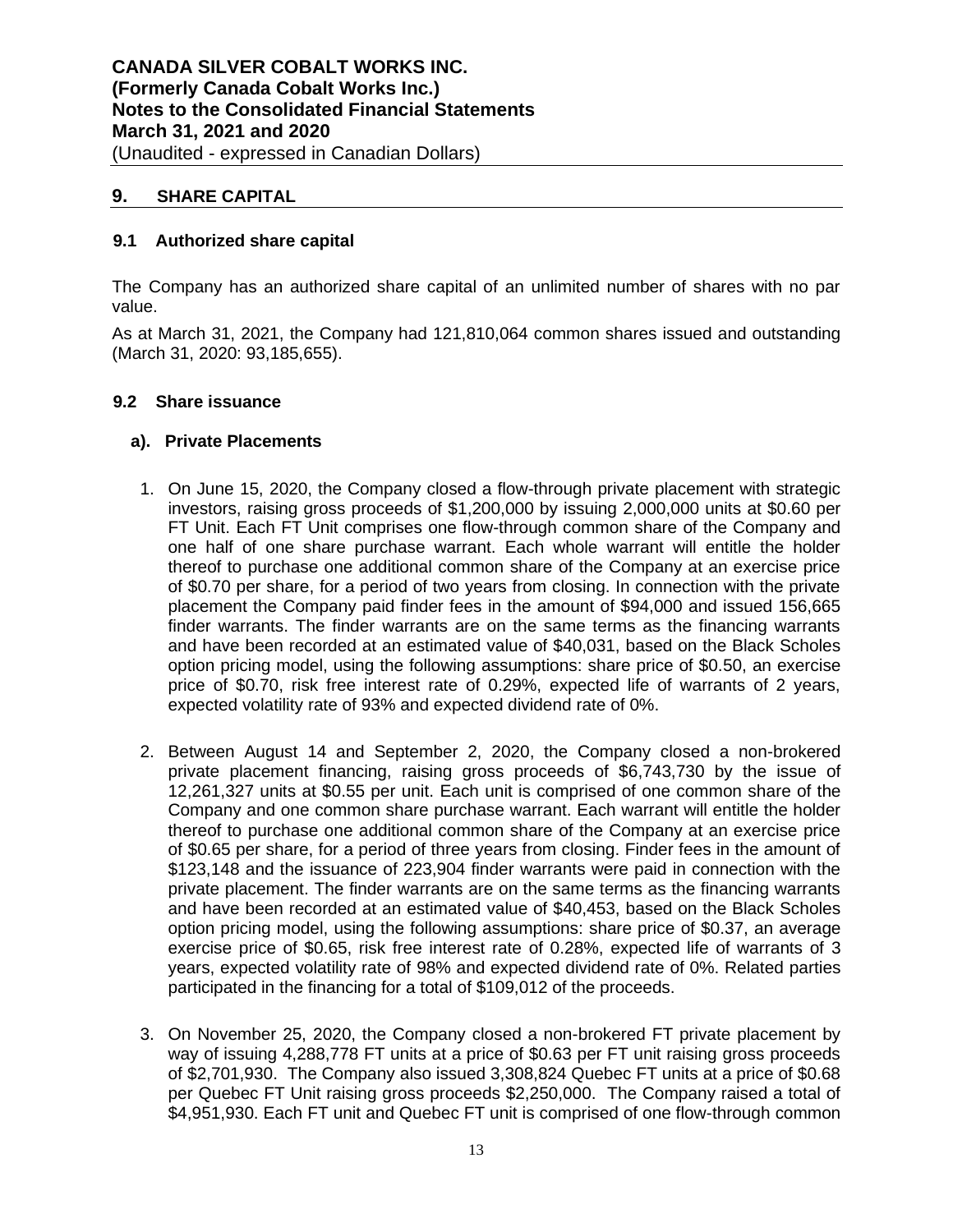(Unaudited - expressed in Canadian Dollars)

share of the Company and one half of a share purchase warrant. Each whole warrant will entitle the holder thereof to purchase one additional common share of the Company at an exercise price of \$0.80 per share, for a period of two years from closing. Finder fees in the amount of \$129,304 and the issuance of 198,533 finder warrants were paid in connection with the FT and Quebec FT private placement. The finder warrants are on the same terms as the financing warrants and have been recorded at an estimated value of \$37,141, based on the Black Scholes option pricing model, using the following assumptions: share price of \$0.53, an exercise price of \$0.80, risk free interest rate of 0.27%, expected life of warrants of 2 years, expected volatility rate of 87% and expected dividend rate of 0%.

## **b). Exercise of Options**

During the period ended March 31, 2021, the Company issued 878,000 common shares related to the exercise of 878,000 stock options at an exercise price between \$0.05 to \$0.45 per share, for total consideration of \$232,650.

#### **c). Exercise of Warrants**

During the period ended March 31, 2021, the Company issued 15,000 common shares related to the exercise of 15,000 warrants at an exercise price of \$0.55 per share, for total consideration of \$8,250.

#### **d). Other**

During the period ended March 31, 2021 there were no common shares issued by the Company other than for the exercise of options and warrants.

#### **9.3 Stock Option Plan**

The Company has in place a stock option plan (the "Plan") under which officers, directors, employees and consultants are eligible to receive incentive stock options.

The aggregate number of common shares reserved for issuance under the Plan and common shares reserved for issuance under any other share compensation arrangement granted or made available by the Company from time to time may not exceed in aggregate 10% of the Company's common shares issued and outstanding at the time of grant. The term of any options granted under the Plan will be fixed by the Board of Directors and may not exceed ten years, but so long as the Company remains a "Tier 2" issuer under the policies of the Toronto Stock Exchange, options may not exceed a term of five years. The exercise price of options granted under the Plan will be determined by the Board of Directors, provided that it is not lower than the fair market value of the option shares on the date of the grant of the option.

The terms of the plan are as follows:

- (i) the maximum number of shares that can be received by a beneficiary during any 12 month period is limited to 5% of issued and outstanding shares;
- (ii) the maximum number of shares that can be reserved for a consultant during any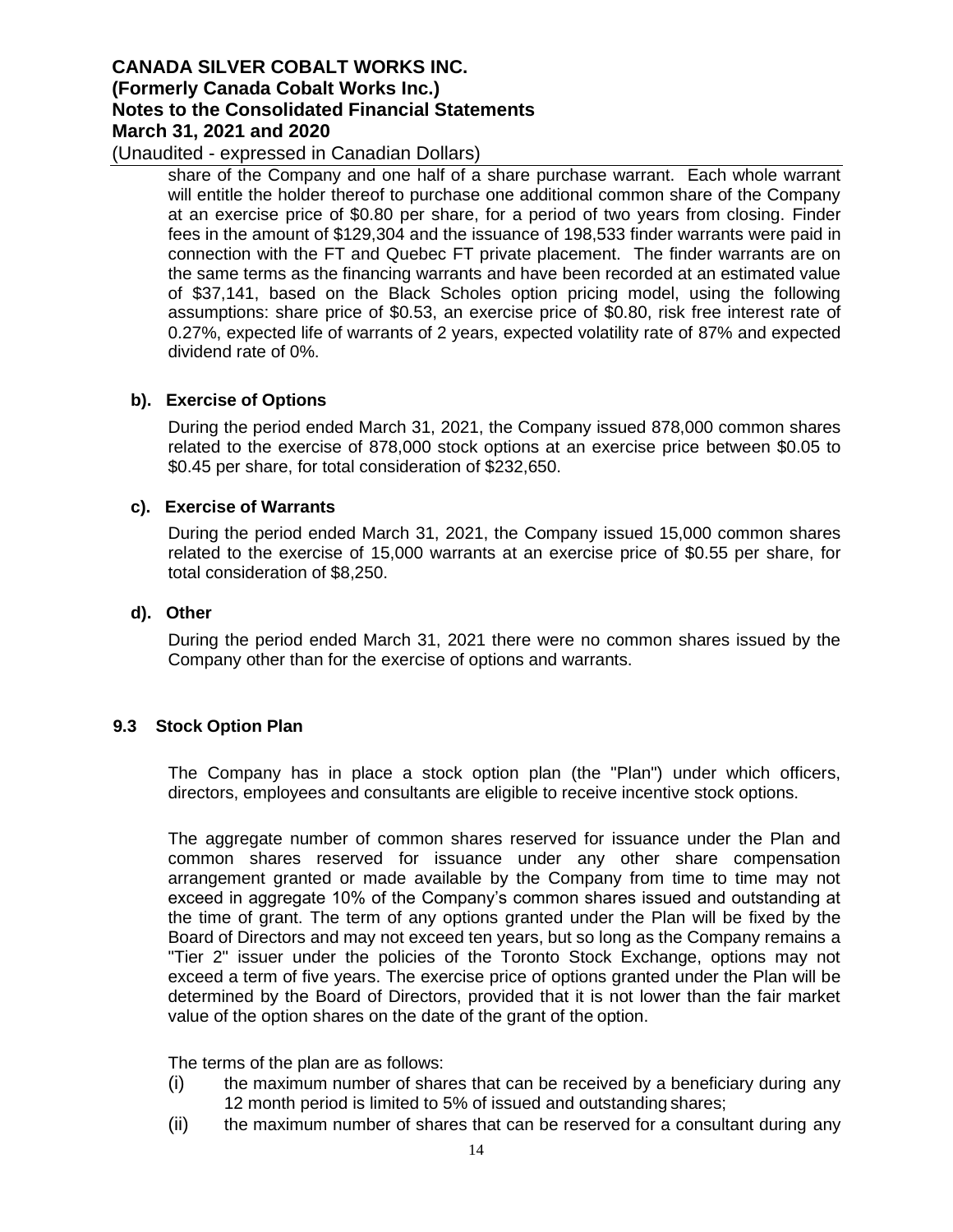(Unaudited - expressed in Canadian Dollars)

12 month period is limited to a 2% of issued and outstanding shares; and

(iii) the maximum number of shares that can be reserved for a supplier of investor relations services during any 12-month period is limited to 2% of issued and outstanding shares; moreover, the options granted may be exercised on a 12 month period after the grant, at the rate of 25% per quarter.

The following is a summary of the changes in the Company's stock option activities for the period ended March 31, 2021 and year ended December 31, 2020:

|                                 | March 31, 2021 |                  | December 31, 2020 |           |
|---------------------------------|----------------|------------------|-------------------|-----------|
|                                 |                | <b>Weighted-</b> |                   | Weighted- |
|                                 |                | average          |                   | average   |
|                                 | Number of      | exercise         | Number of         | exercise  |
|                                 | options        | price            | options           | price     |
|                                 |                |                  |                   |           |
| Outstanding, beginning of year  | 9,351,000      | 0.343            | 8,073,000         | 0.322     |
| Granted                         | 250,000        | 0.350            | 3,288,000         | 0.370     |
| Exercised                       | (878,000)      | 0.274            | (1,910,000)       | 0.252     |
| <b>Expired</b>                  |                | ۰.               | (100,000)         | 0.520     |
|                                 |                |                  |                   |           |
|                                 |                |                  |                   |           |
| Outstanding, end of period/year | 8,723,000      | 0.351            | 9,351,000         | 0.343     |
| Exercisable, end of period/year | 8,723,000      | 0.351            | 9.351.000         | 0.343     |

The following table summarizes information regarding stock options outstanding and exercisable as at March 31, 2021:

| <b>Exercise price</b> | Number of<br>options<br>outstanding | Number of<br>options<br>exercisable | Weighted-<br>average<br>remaining<br>contractual<br>life.<br>(years) | <b>Weighted-</b><br>average<br>exercise<br>price |
|-----------------------|-------------------------------------|-------------------------------------|----------------------------------------------------------------------|--------------------------------------------------|
| <b>Options</b>        |                                     |                                     |                                                                      |                                                  |
| $$0.050 - $0.200$     | 510,000                             | 510,000                             | 1.21                                                                 | 0.152                                            |
| $$0.210 - $0.300$     | 4,250,000                           | 4,250,000                           | 2.09                                                                 | 0.286                                            |
| $$0.310 - $0.400$     | 1,500,000                           | 1,500,000                           | 3.31                                                                 | 0.333                                            |
| $$0.410 - $0.700$     | 2,463,000                           | 2,463,000                           | 3.94                                                                 | 0.513                                            |
|                       |                                     |                                     |                                                                      |                                                  |
| <b>Total</b>          | 8,723,000                           | 8,723,000                           | 2.77                                                                 | 0.351                                            |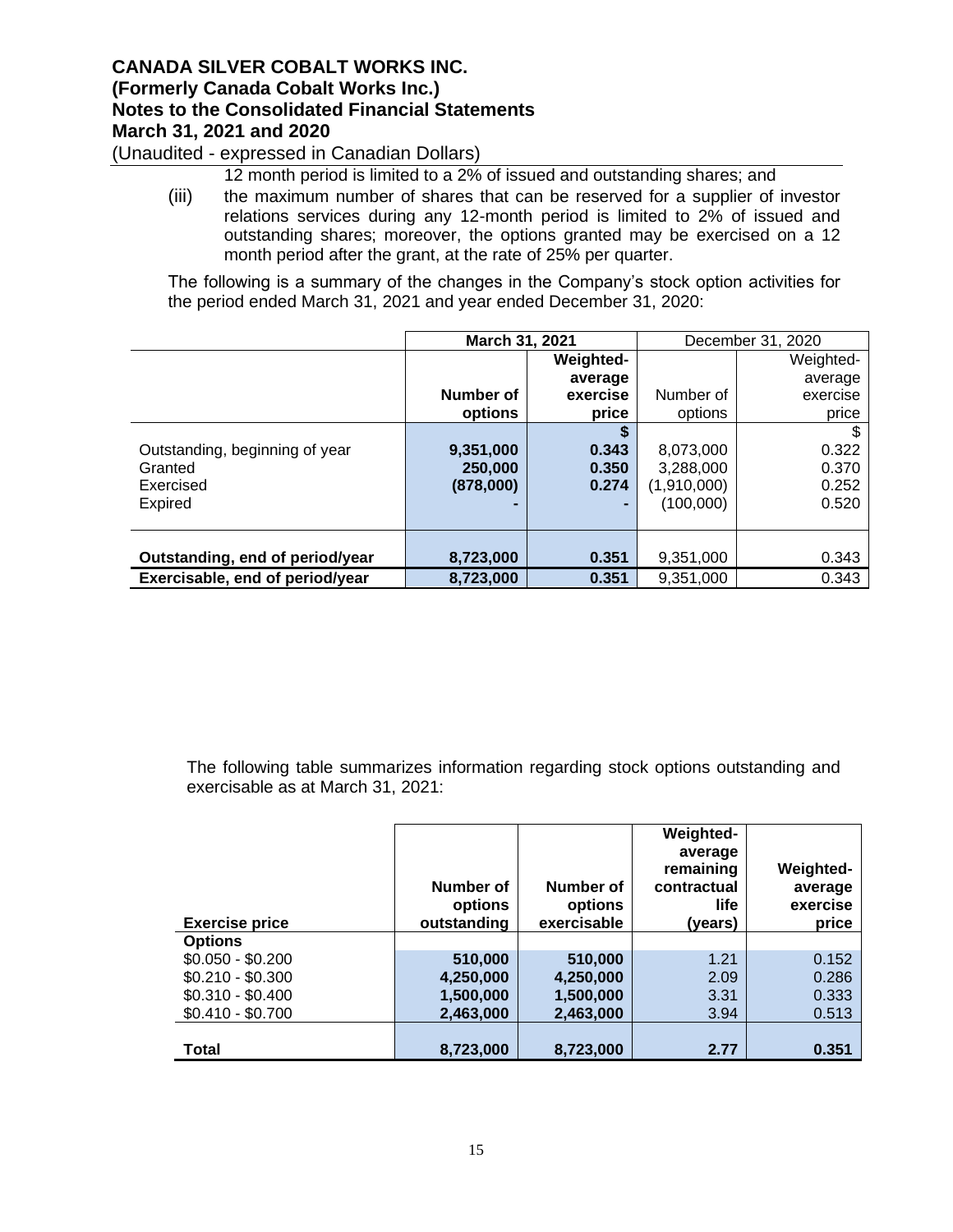The weighted average fair value of the options granted during the period ended March 31, 2021 was estimated at \$0.356 per option (full-year 2020: \$0.286) at the grant date using the Black-Scholes option pricing model. The weighted average assumptions used for the calculation were:

|                             | March 31, $\vert$ | December 31, |
|-----------------------------|-------------------|--------------|
|                             | 2021              | 2020         |
| Risk free interest rate     | $0.92\%$          | 0.54%        |
| Expected life               | 5 years           | 3.5 years    |
| Expected volatility         | 115.45%           | 102.77%      |
| Expected dividend per share | -                 |              |

Expected volatility was calculated using historical daily closing share prices for the Company's common shares using the same time period as the life of the option.

#### **9.4 Share purchase warrants**

The following is a summary of the changes in the Company's share purchase warrants for the period ended March 31, 2021 and year ended December 31, 2020:

|                                       | March 31, 2021 |           |               | December 31, 2020 |
|---------------------------------------|----------------|-----------|---------------|-------------------|
|                                       |                | Weighted- |               | Weighted-         |
|                                       |                | average   |               | average           |
|                                       | Number of      | exercise  | Number of     | exercise          |
|                                       | warrants       | price     | warrants      | price             |
|                                       |                |           |               |                   |
| Outstanding, beginning of period/year | 21,187,793     | 0.634     | 10,126,856    | 0.570             |
| Granted                               |                |           | 21,270,638    | 0.662             |
| Exercised                             | (15,000)       | 0.550     | (3,038,690)   | 0.505             |
| <b>Expired</b>                        |                |           | (1, 171, 011) | 0.740             |
|                                       |                |           |               |                   |
|                                       |                |           |               |                   |
| Outstanding, end of period/year       | 27,172,793     | 0.634     | 27,187,793    | 0.634             |

During the period ended March 31, 2021, the Company issued no share purchase warrants.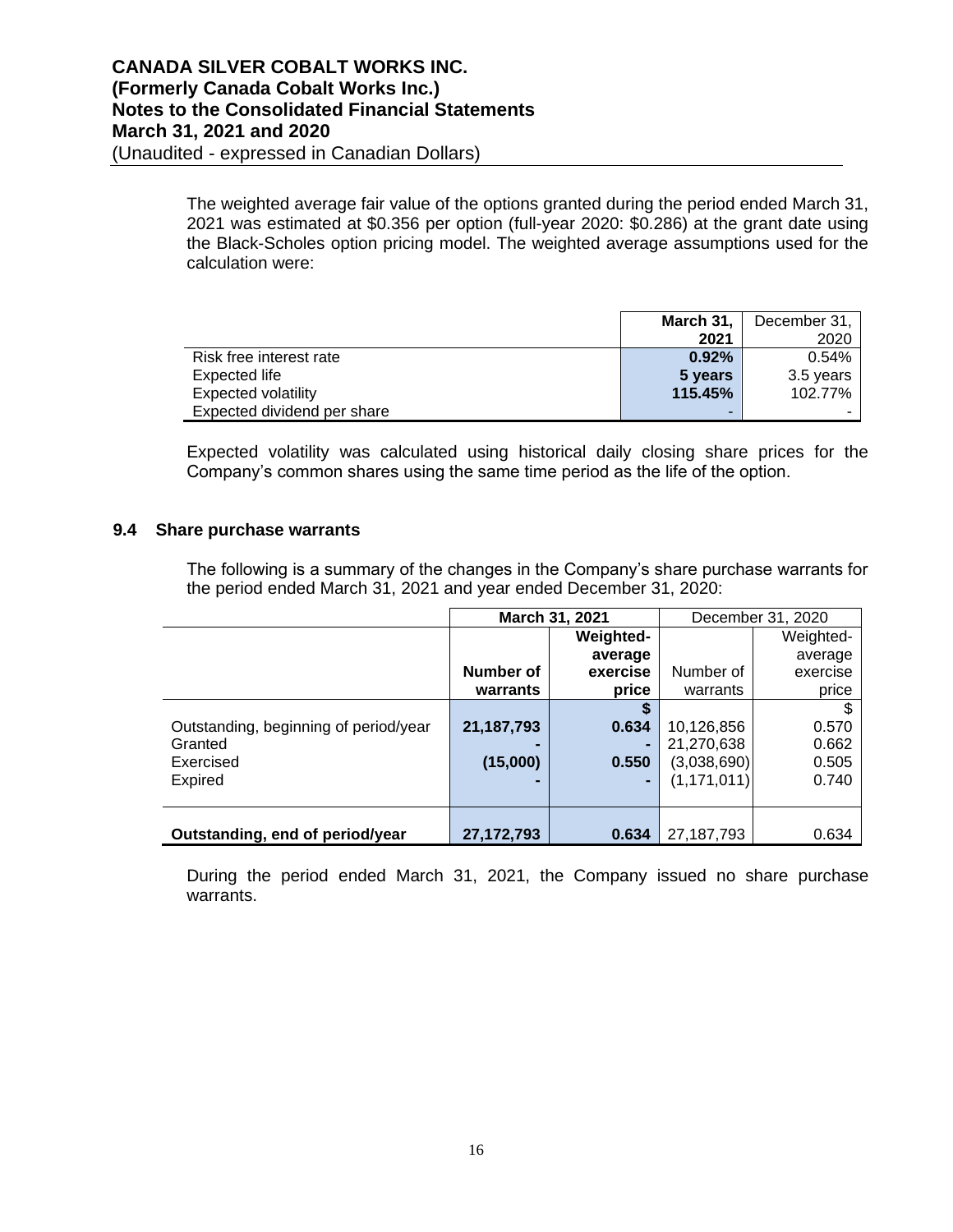The following table summarizes information regarding share purchase warrants outstanding and exercisable as at March 31, 2021:

| <b>Exercise price</b> | <b>Number of warrants</b><br>outstanding | Weighted-<br>average<br>remaining<br>contractual life<br>(years) | Weighted-<br>average<br>exercise<br>price |
|-----------------------|------------------------------------------|------------------------------------------------------------------|-------------------------------------------|
| \$0.50                | 2,876,493                                | 0.67                                                             | \$0.50                                    |
| \$0.55                | 6,657,071                                | 2.24                                                             | \$0.55                                    |
| \$0.65                | 12,485,231                               | 2.40                                                             | \$0.65                                    |
| \$0.70                | 1,156,665                                | 1.21                                                             | \$0.70                                    |
| \$0.80                | 3,997,333                                | 1.65                                                             | \$0.80                                    |
| <b>Total</b>          | 27, 172, 793                             | 2.02                                                             | \$0.634                                   |

## **10. RELATED PARTY TRANSACTIONS**

The Company has entered into agreements with officers of the Company and private companies controlled by officers and directors of the Company for management consulting, geological consulting and other services required by the Company.

In accordance with IAS 24, key management personnel are those persons having authority and responsibility for planning, directing and controlling the activities of the Company directly or indirectly, including any directors (executive and non-executive) of the Company.

The remuneration of officers and directors of the Company for the period ended March 31, 2021 was \$156,552 (2020 - \$135,514) and share based payments valued at \$nil (2020 - \$196,950).

There were no Directors' fees paid to members of the Board of Directors for the periods ended March 31, 2021 and 2020.

During the period ended March 31, 2021 the Company received repayment of \$700,000 advanced to Granada, a related party with which there are four common directors and three common officers.

As at March 31, 2021, there was \$8,927 of amounts payable to Granada (2020 - \$nil).

During the period ended March 31, 2021 the Company acquired 10,500,000 shares of Granada. 500,000 shares were acquired on secondary markets between February 5 and February 9, 2021 at prices between \$0.18 and \$0.20 per share. 5,000,000 units were acquired through a private placement on February 23, 2021 at \$0.20 per unit. Each unit comprising one common share of the Granada and one share purchase warrant. Each whole warrant entitling the Company to purchase one additional common share of Granada at an exercise price of \$0.22 per share for a period of three years from closing. 5,000,000 shares were acquired through the exercise of 5,000,000 common share purchase warrants at an exercise price of \$0.22 per warrant.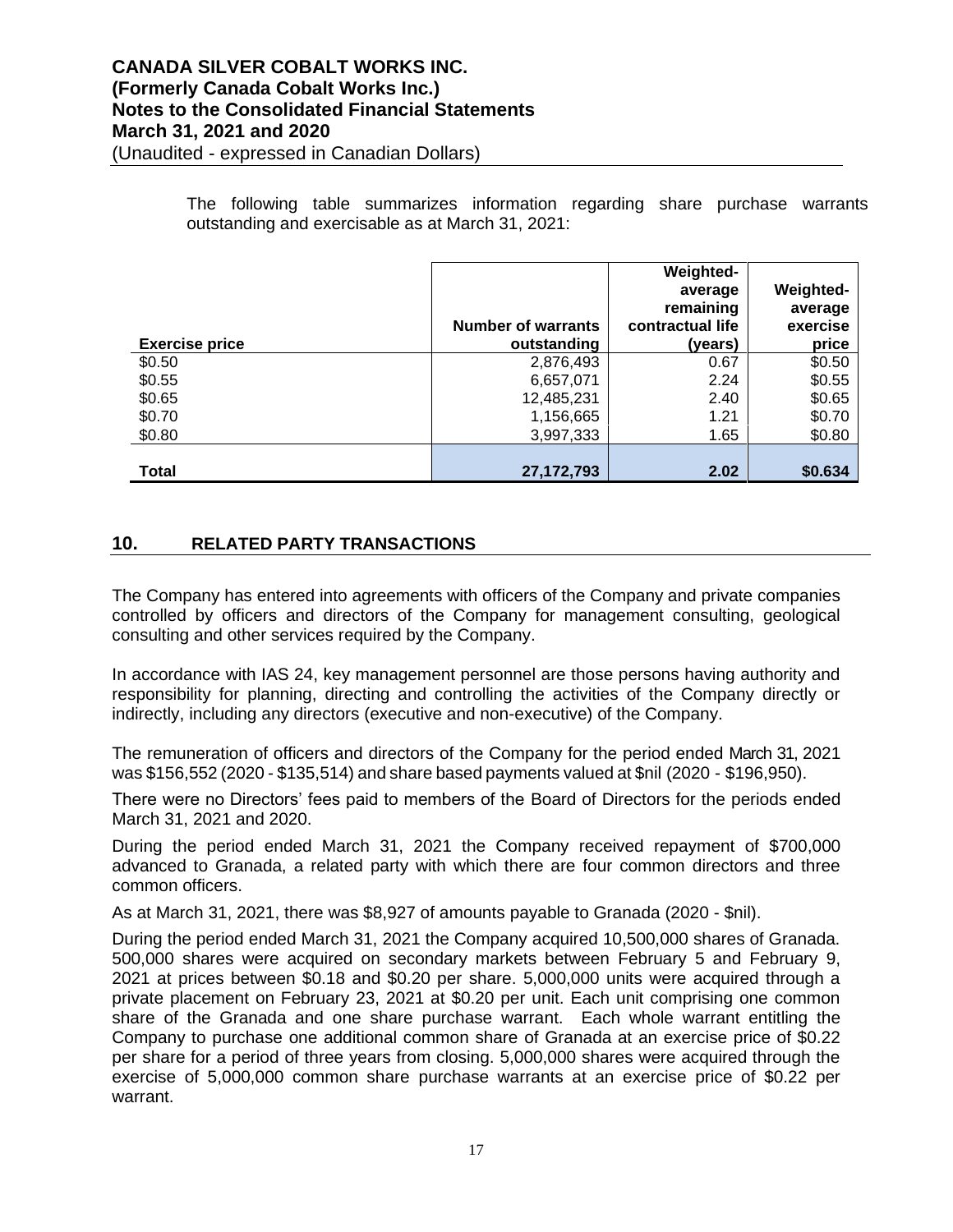## **11. CAPITAL MANAGEMENT**

The Company's Capital Management policies set out in the Company's audited financial statements for the year ended December 31, 2020 have been applied consistently for the period ended March 31, 2021.

## **12. FINANCIAL INSTRUMENTS AND RISK FACTORS**

The Company's risk exposures and the impact on the Company's financial instruments are summarized below:

## **Credit Risk**

Credit risk is the risk of loss associated with counterparty's inability to fulfill its payment obligations. The Company is exposed to credit risk on its cash and amounts receivable. The Company has deposited its cash with reputable financial institutions, from which management believes the risk of loss is minimized. As at March 31, 2021 and 2020 cash was held with major Canadian financial institutions. Management believes that the risk of loss from amounts receivable is low. See Note 4.

## **Liquidity Risk**

The Company's approach to managing liquidity risk is to ensure that it will have sufficient liquidity to meet liabilities when due. The Company is regularly seeking equity financing as indicated in Note 1. There can be no assurance that the Company will be successful in its efforts to arrange additional financing on terms satisfactory to the Company. If additional financing is raised by the issuance of shares from the treasury of the Company, existing shareholders ownership may be diluted.

## **Market Risk**

Market risk is the risk of loss that may arise from changes in market factors such as interest rates and commodity and equity prices.

(a) Interest rate risk

The Company is not exposed to interest rate risk as it does not have interest bearing debt.

(b) Commodity price risk

The ability of the Company to develop its mineral properties and the future profitability of the Company is directly related to the market prices of silver, cobalt and nickel.

## **Currency Risk**

As the Company transacts business in Canadian dollars, there is minimal foreign currency risk at March 31, 2021 and 2020.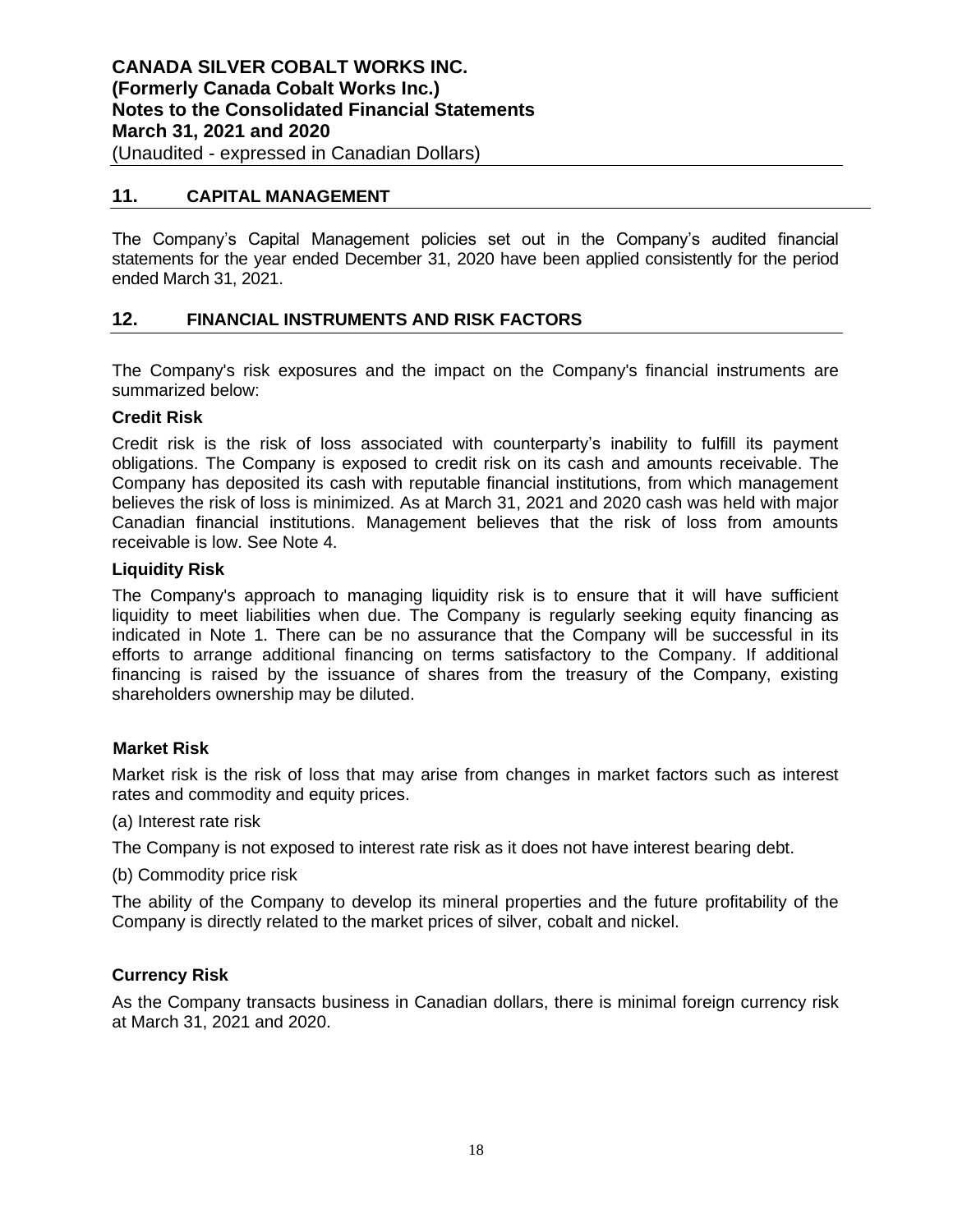**CANADA SILVER COBALT WORKS INC. (Formerly Canada Cobalt Works Inc.) Notes to the Consolidated Financial Statements March 31, 2021 and 2020** (Unaudited - expressed in Canadian Dollars)

## **13. COMMITMENTS AND CONTINGENCIES**

#### (a) Environmental Contingencies

The Company's exploration activities are subject to various laws and regulations governing the protection of the environment. These laws and regulations are continually changing and generally becoming more restrictive. The Company has made, and expects to make in the future, expenditures to comply with such laws and regulations.

#### (b) Flow-Through Shares

The Company has indemnified the subscribers of current and previous flow-through share offerings against any tax related amounts that may become payable by the subscribers as a result of the Company not meeting this expenditure commitment. As at March 31, 2021 the Company has a remaining commitment to incur \$2,678,463 of expenses as required under the flow-through share offerings during 2020. These expenses must be incurred prior to December 31, 2021.

## (c) Management Contracts

The Company is party to multiple management contracts. Upon the occurrence of certain events such as a change in control, the contract requires payment of up to \$604,000. As a triggering event has not taken place, the contingent payment has not been reflected in these financial statements.

The Company has entered into a Memorandum of Understanding ("MOU") with the Matachewan First Nation community in connection with certain exploration and evaluation programs in their area; to support the engagement process, 2% of the exploration costs are provided to the First Nation, calculated and paid on an annual basis following the end of the calendar year.

In addition, the Company has entered into a second MOU with both Temagami First Nation and Teme-Augama Nation to provide a framework process for consultation during the life of the project.

The MOUs also include terms outlining environmental protection, employment, training and business opportunities, and mitigation of impacts on the traditional pursuits of the members of the First Nation communities.

## **14. SUBSEQUENT EVENTS**

**Since April 1, 2021,** the Company has issued 90,000 common shares for the exercise of 90,000 stock options for total proceeds of \$4,500.

**On April 1, 2021,** the Company announced that Mr. Ryan Webster has been appointed as Chief Financial Officer of the Company, replacing the Company's interim CFO, Mr. Robert Guanzon.

**On April 7, 2021**, the Company has closed a non-brokered private placement by way of issuing 2,021,276 FT units at a price of \$0.47 per FT unit raising gross proceeds of \$950,000. Each FT